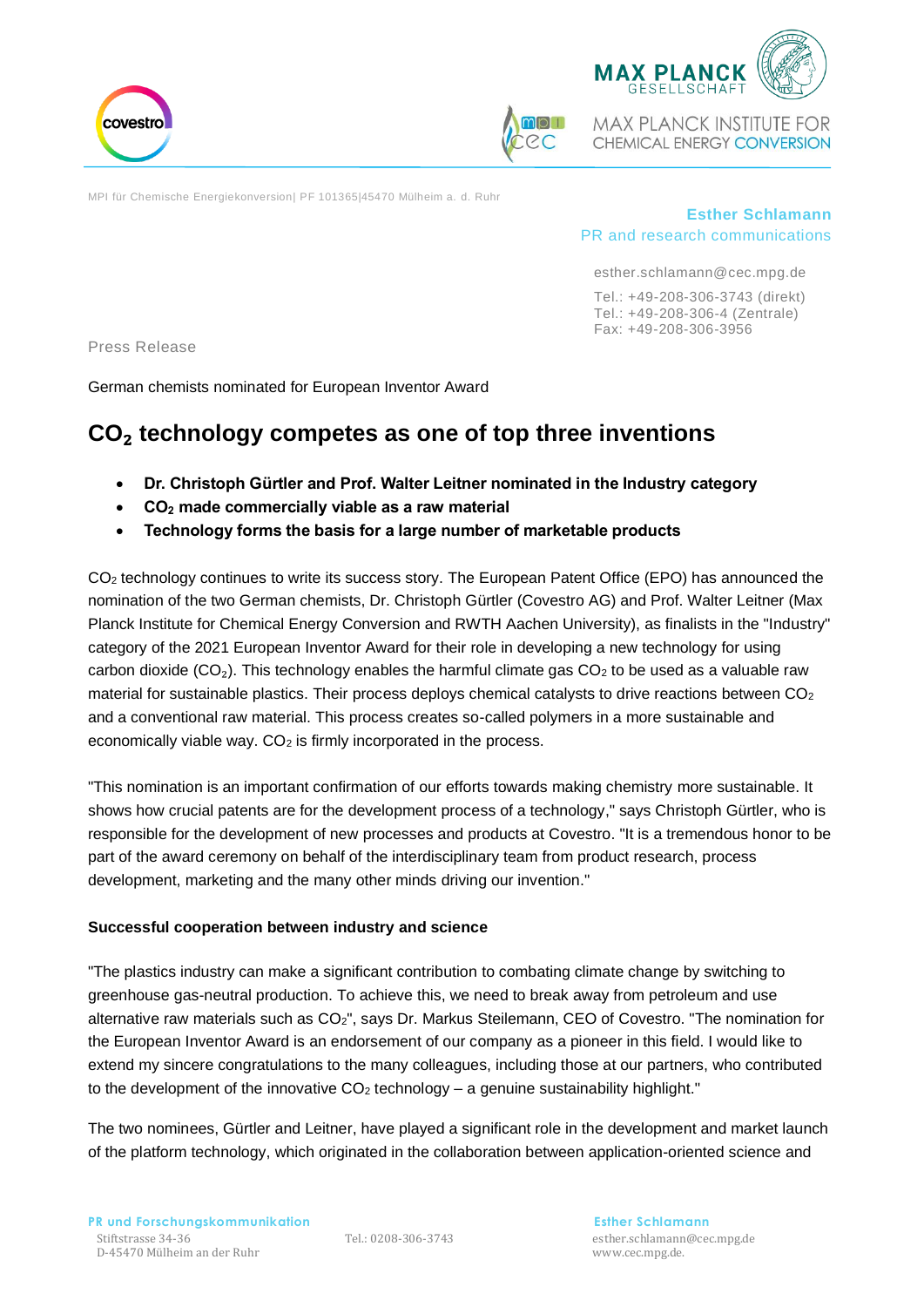research-oriented industry. Their involvement in a large number of patents related to the use of  $CO<sub>2</sub>$  is proof of this: together, the two hold over 100 patents on CO<sub>2</sub> technology.

# **Breakthrough in catalysis research yields success**

Covestro and RWTH Aachen University founded the CAT Catalytic Center in 2007. "The scientific community has long had the desire to be able to use carbon dioxide as a supplier of carbon for plastics. Experts have been working on this issue for nearly half a century," explains Walter Leitner.

CO<sub>2</sub> forms chemical compounds only with great difficulty. This is the problem that Christoph Gürtler and Walter Leitner's team had to solve.

The team combined industrial and academic expertise. A great deal of creativity, perseverance and many experiments with catalysts finally culminated in success. The breakthrough was achieved by precisely controlling the reaction between  $CO<sub>2</sub>$  and the petroleum-based propylene oxide in the presence of a customized catalyst system. "We collaborated closely to develop the right catalyst that led us to success," says Gürtler.

The resulting so-called polyol was introduced to the market by Covestro under the product name cardyon®. It is already being used to produce soft foam for mattresses, for adhesives in sports floors, padding in shoes and in car interiors. Elastic textile fibers are currently on the threshold of market maturity. Research projects have successfully demonstrated that CO<sub>2</sub> can also be deployed for insulating materials made of rigid foam and for surfactants, for example in detergents.

#### **Contributing to resource conservation and the circular economy**

The use of  $CO<sub>2</sub>$  contributes significantly to the circular economy. Replacing conventional crude oil as a carbon source in part with the climate gas  $CO<sub>2</sub>$  preserves resources. The carbon, in turn, remains in the cycle without being released into the atmosphere. Moreover, initial studies have also shown that this technology makes it possible to produce more recyclable plastics whose components can be more easily recycled. An all-round sustainable innovation.

Launched in 2006, the European Patent Office's Inventor Award distinguishes outstanding European inventors and teams and is one of the most prestigious awards of its kind. The award ceremony will take place online for the first time on June 17 and will be broadcast live on the Internet. Three teams are nominated in the Industry category.

#### **Forward-looking statements**

This press release may contain forward-looking statements based on current assumptions and forecasts made by Covestro AG management. Various known and unknown risks, uncertainties, and other factors could lead to material differences between the actual future results, financial situation, development, or performance of the company and the estimates provided here. These factors include those discussed in Covestro's public reports. These reports are available at www.covestro.com. The company assumes no liability whatsoever to update these forward-looking statements or to make them conform to future events or developments.

For more information, please visit <https://www.cec.mpg.de/en/home> Follow us on Twitter: [https://twitter.com/mpicec\\_press](https://twitter.com/mpicec_press) and facebook:<https://www.facebook.com/mpicec>